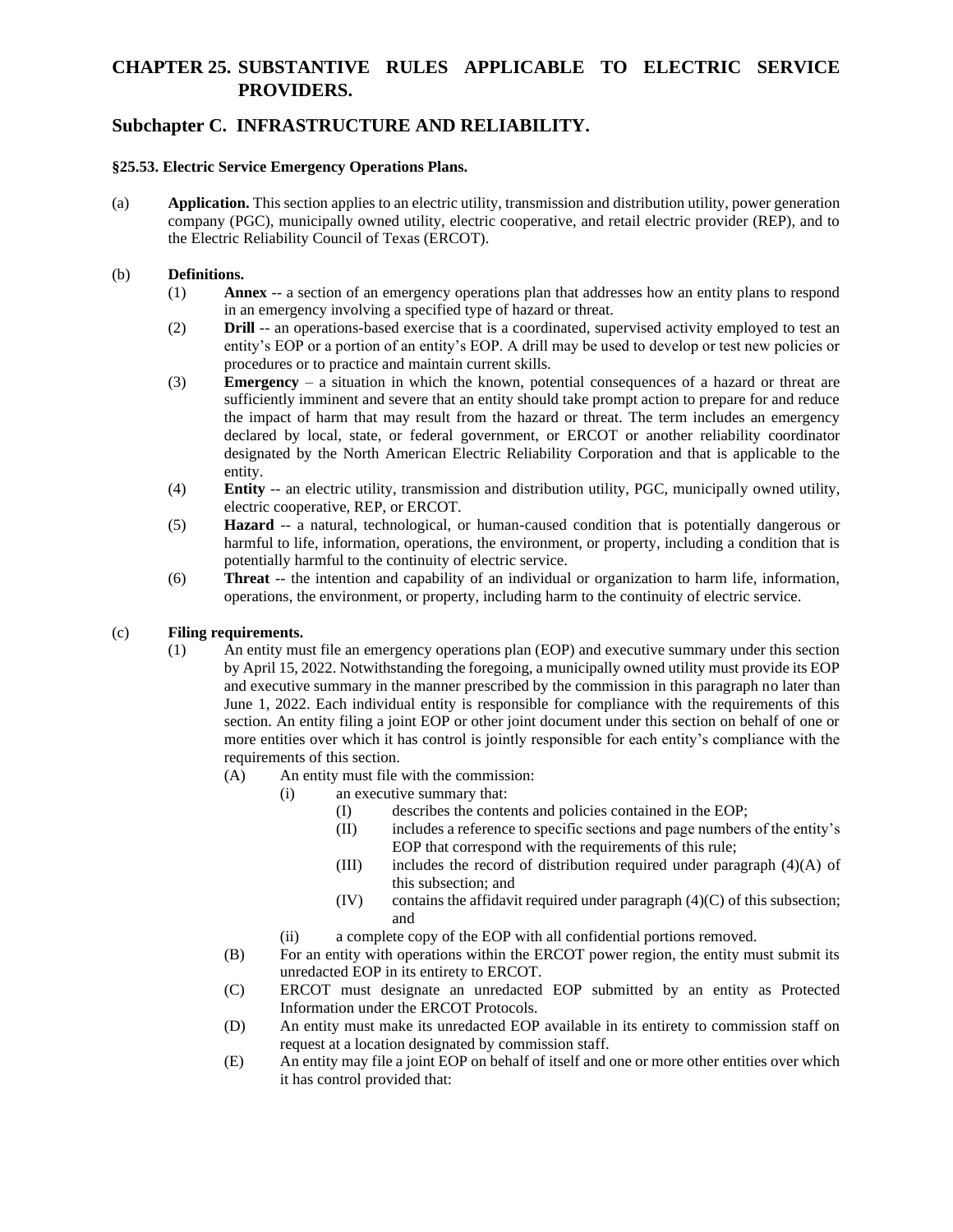#### **Subchapter C. INFRASTRUCTURE AND RELIABILITY.**

- (i) the executive summary required under subparagraph (A)(i) of this paragraph identifies which sections of the joint EOP apply to each entity; and
- (ii) the joint EOP satisfies the requirements of this section for each entity as if each entity had filed a separate EOP.
- (F) An entity filing a joint EOP under subparagraph (E) of this paragraph may also jointly file one or more of the documents required under paragraph (4) of this subsection provided that each joint document satisfies the requirements for each entity to which the document applies.
- (G) An entity that is required to file similar annexes for different facility types under subsection (e) of this section, such as a pandemic annex for both generation facilities and transmission and distribution facilities, may file a single combined annex addressing the requirement for multiple facility types. The combined annex must conspicuously identify the facilities to which it applies.
- (2) A person seeking registration as a PGC or certification as a REP must meet the filing requirements under paragraph  $(1)(A)$  of this subsection at the time it applies for registration or certification with the commission and must submit the EOP to ERCOT if it will operate in the ERCOT power region, no later than ten days after the commission approves the person's registration or certification.
- (3) An entity must continuously maintain its EOP. Beginning in 2023, an entity must annually update information included in its EOP no later than March 15 under the following circumstances:
	- (A) An entity that in the previous calendar year made a change to its EOP that materially affects how the entity would respond to an emergency must:
		- (i) file with the commission an executive summary that:
			- (I) describes the changes to the contents or policies contained in the EOP;
			- (II) includes an updated reference to specific sections and page numbers of the entity's EOP that correspond with the requirements of this rule;
			- (III) includes the record of distribution required under paragraph  $(4)(A)$  of this subsection; and
			- $(IV)$  contains the affidavit required under paragraph  $(4)(C)$  of this section;
		- (ii) file with the commission a complete, revised copy of the EOP with all confidential portions removed; and
		- (iii) submit to ERCOT its revised unredacted EOP in its entirety if the entity operates within the ERCOT power region.
	- (B) An entity that in the previous calendar year did not make a change to its EOP that materially affects how the entity would respond to an emergency must file with the commission:
		- (i) a pleading that documents any changes to the list of emergency contacts as provided under paragraph (4)(B) of this subsection;
		- (ii) an attestation from the entity's highest-ranking representative, official, or officer with binding authority over the entity stating the entity did not make a change to its EOP that materially affects how the entity would respond to an emergency; and
		- (iii) the affidavit described under paragraph  $(4)(C)$  of this subsection.
	- (C) An entity must update its EOP or other documents required under this section if commission staff determines that the entity's EOP or other documents do not contain sufficient information to determine whether the entity can provide adequate electric service through an emergency. If directed by commission staff, the entity must file its revised EOP or other documentation, or a portion thereof, with the commission and, for entities with operations in the ERCOT power region, with ERCOT.
	- (D) ERCOT must designate any revised unredacted EOP submitted by an entity as Protected Information under the ERCOT Protocols.
	- (E) An entity must make a revised unredacted EOP available in its entirety to commission staff on request at a location designated by commission staff.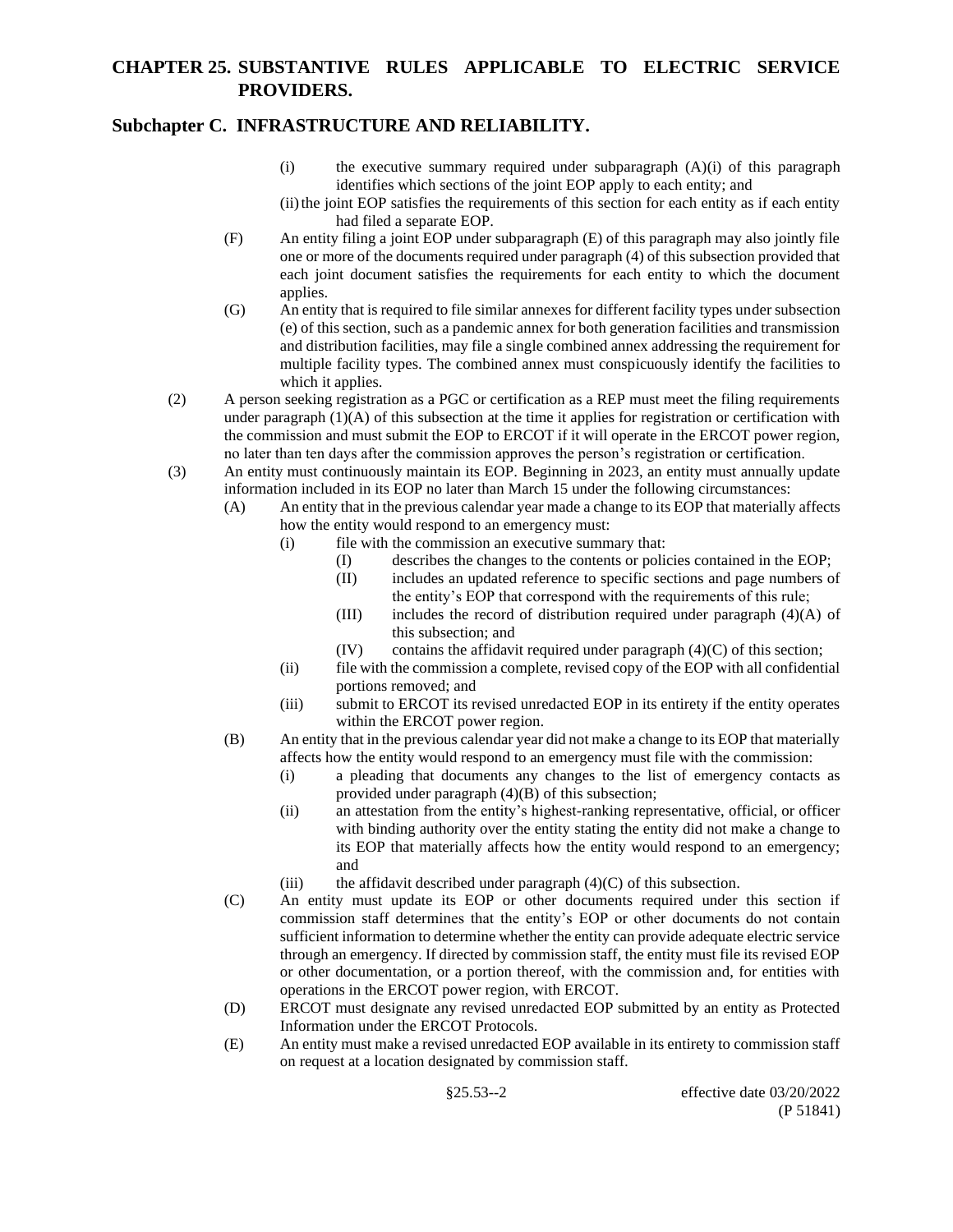### **Subchapter C. INFRASTRUCTURE AND RELIABILITY.**

- (F) The requirements for joint and combined filings under paragraph (1) of this subsection apply to revised joint and revised combined filings under this paragraph.
- (4) In accordance with the deadlines prescribed by paragraphs (1) and (3) of this subsection, an entity must file with the commission the following documents:
	- (A) A record of distribution that contains the following information in table format:
		- (i) titles and names of persons in the entity's organization receiving access to and training on the EOP; and
		- (ii) dates of access to or training on the EOP, as appropriate.
	- (B) A list of primary and, if possible, backup emergency contacts for the entity, including identification of specific individuals who can immediately address urgent requests and questions from the commission during an emergency.
	- (C) An affidavit from the entity's highest-ranking representative, official, or officer with binding authority over the entity affirming the following:
		- (i) relevant operating personnel are familiar with and have received training on the applicable contents and execution of the EOP, and such personnel are instructed to follow the applicable portions of the EOP except to the extent deviations are appropriate as a result of specific circumstances during the course of an emergency;
		- (ii) the EOP has been reviewed and approved by the appropriate executives;
		- (iii) drills have been conducted to the extent required by subsection (f) of this section;
		- (iv) the EOP or an appropriate summary has been distributed to local jurisdictions as needed;
		- (v) the entity maintains a business continuity plan that addresses returning to normal operations after disruptions caused by an incident; and
		- (vi) the entity's emergency management personnel who are designated to interact with local, state, and federal emergency management officials during emergency events have received the latest IS-100, IS-200, IS-700, and IS-800 National Incident Management System training.
- (5) Notwithstanding the other requirements of this subsection, ERCOT must maintain its own current EOP in its entirety, consistent with the requirements of this section and available for review by commission staff.
- (d) **Information to be included in the emergency operations plan.** An entity's EOP must address both common operational functions that are relevant across emergency types and annexes that outline the entity's response to specific types of emergencies, including those listed in subsection (e) of this section. An EOP may consist of one or multiple documents. Each entity's EOP must include the information identified below, as applicable. If a provision in this section does not apply to an entity, the entity must include in its EOP an explanation of why the provision does not apply.
	- (1) An approval and implementation section that:
		- (A) introduces the EOP and outlines its applicability;
		- (B) lists the individuals responsible for maintaining and implementing the EOP, and those who can change the EOP;
		- (C) provides a revision control summary that lists the dates of each change made to the EOP since the initial EOP filing pursuant to paragraph (1) of this subsection;
		- (D) provides a dated statement that the current EOP supersedes previous EOPs; and
		- (E) states the date the EOP was most recently approved by the entity.
	- (2) A communication plan.
		- (A) An entity with transmission or distribution service operations must describe the procedures during an emergency for handling complaints and for communicating with the public; the media; customers; the commission; the Office of Public Utility Counsel (OPUC); local and state governmental entities, officials, and emergency operations centers, as appropriate in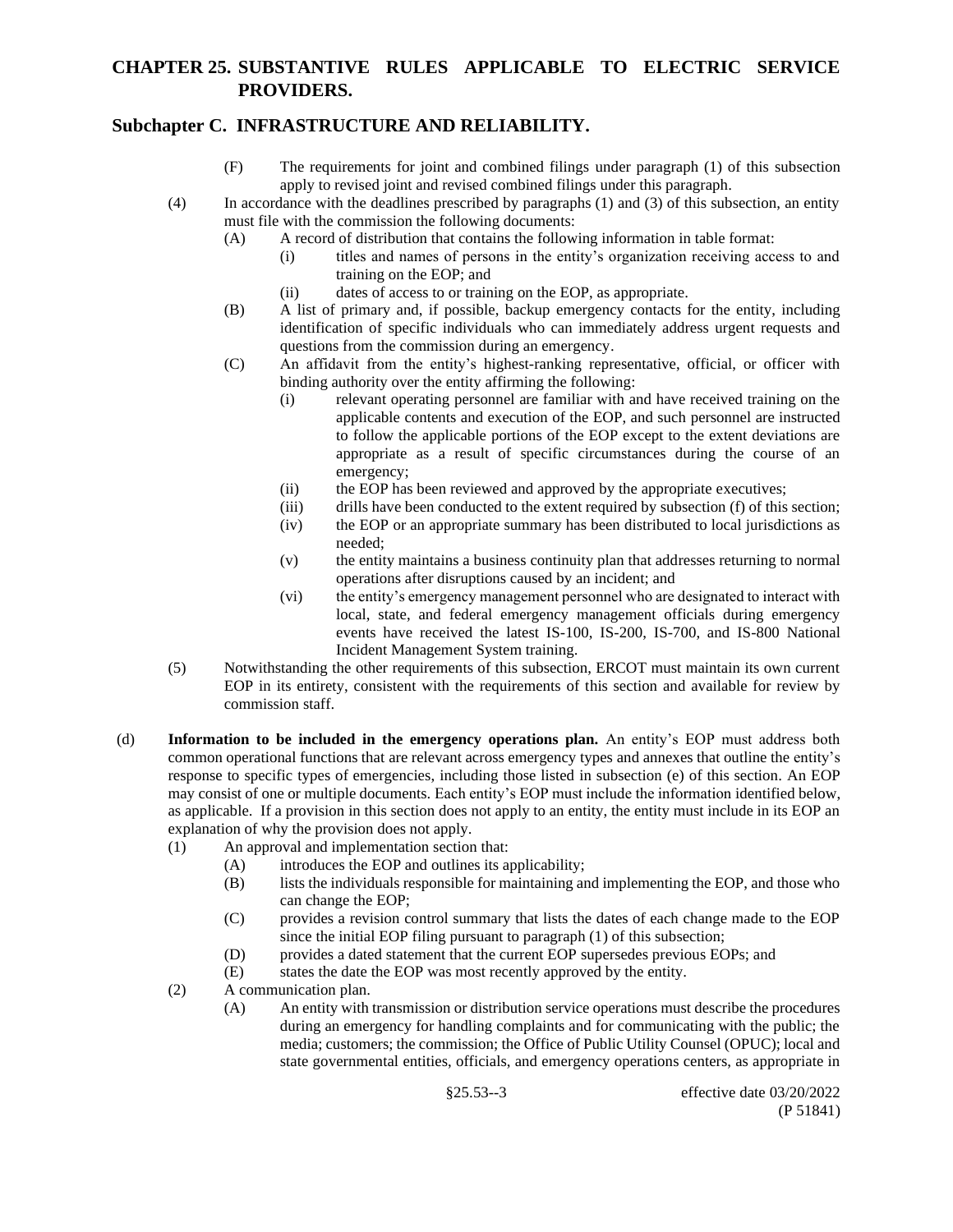## **Subchapter C. INFRASTRUCTURE AND RELIABILITY.**

the circumstances for the entity; the reliability coordinator for its power region; and critical load customers directly served by the entity.

- (B) An entity with generation operations must describe the procedures during an emergency for communicating with the media; the commission; OPUC; fuel suppliers; local and state governmental entities, officials, and emergency operations centers, as appropriate in the circumstances for the entity; and the applicable reliability coordinator.
- (C) A REP must describe the procedures for communicating during an emergency with the public, media, customers, the commission, and OPUC, and the procedures for handling complaints during an emergency.
- (D) ERCOT must describe the procedures for communicating, in advance of and during an emergency, with the public, the media, the commission, OPUC, governmental entities and officials, the state emergency operations center, and market participants.
- (3) A plan to maintain pre-identified supplies for emergency response.
- (4) A plan that addresses staffing during emergency response.
- (5) A plan that addresses how an entity identifies weather-related hazards, including tornadoes, hurricanes, extreme cold weather, extreme hot weather, drought, and flooding, and the process the entity follows to activate the EOP.
- (6) Each relevant annex, as detailed in subsection (e) of this section and other annexes applicable to an entity.

#### (e) **Annexes to be included in the emergency operations plan.**

- (1) An electric utility, a transmission and distribution utility, a municipally owned utility, and an electric cooperative a must include in its EOP for its transmission and distribution facilities the following annexes:
	- (A) A weather emergency annex that includes:
		- (i) operational plans for responding to a cold or hot weather emergency, distinct from the weather preparations required under §25.55 of this title (relating to Weather Emergency Preparedness); and
		- (ii) a checklist for transmission or distribution facility personnel to use during cold or hot weather emergency response that includes lessons learned from past weather emergencies to ensure necessary supplies and personnel are available through the weather emergency;
	- (B) A load shed annex that must include:
		- (i) procedures for controlled shedding of load;
		- (ii) priorities for restoring shed load to service; and
		- (iii) a procedure for maintaining an accurate registry of critical load customers, as defined under 16 TAC  $\S 25.5(22)$  of this title (relating to Definitions),  $\S 25.52(c)(1)$ and (2) of this title (relating to Reliability and Continuity of Service) and §25.497 of this title (relating to Critical Load Industrial Customers, Critical Load Public Safety Customers, Critical Care Residential Customers, and Chronic Condition Residential Customers), and TWC §13.1396 (relating to Coordination of Emergency Operations), directly served, if maintained by the entity. The registry must be updated as necessary but, at a minimum, annually. The procedure must include the processes for providing assistance to critical load customers in the event of an unplanned outage, for communicating with critical load customers during an emergency, coordinating with government and service agencies as necessary during an emergency, and for training staff with respect to serving critical load customers;
	- (C) A pandemic and epidemic annex;
	- (D) A wildfire annex;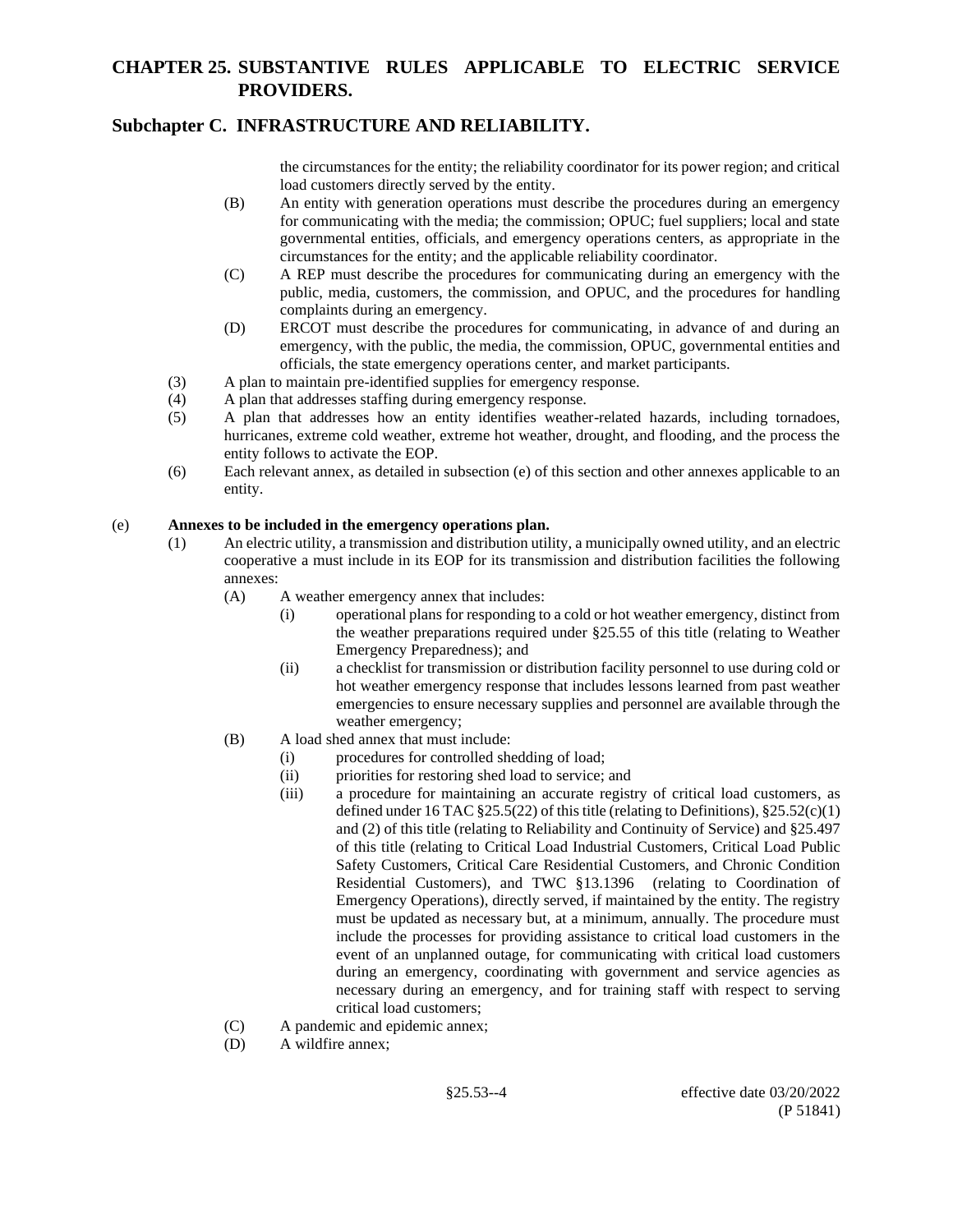## **Subchapter C. INFRASTRUCTURE AND RELIABILITY.**

- (E) A hurricane annex that includes evacuation and re-entry procedures if facilities are located within a hurricane evacuation zone, as defined by the Texas Division of Emergency Management (TDEM);
- (F) A cyber security annex;
- (G) A physical security incident annex;
- (H) A transmission and distribution utility that leases or operates facilities under PURA §39.918(b)(1) or procures, owns, and operates facilities under PURA §39.918(b)(2) must include an annex that details its plan for the use of those facilities; and
- (I) Any additional annexes as needed or appropriate to the entity's particular circumstances.
- (2) An electric cooperative, an electric utility, or a municipally owned utility that operate a generation resource in Texas; and a PGC must include the following annexes for its generation resources other than generation resources authorized under PURA §39.918:
	- (A) A weather emergency annex that includes:
		- (i) operational plans for responding to a cold or hot weather emergency, distinct from the weather preparations required under §25.55 of this title;
		- (ii) verification of the adequacy and operability of fuel switching equipment, if installed; and
		- (iii) a checklist for generation resource personnel to use during a cold or hot weather emergency response that includes lessons learned from past weather emergencies to ensure necessary supplies and personnel are available through the weather emergency;
	- (B) A water shortage annex that addresses supply shortages of water used in the generation of electricity;
	- (C) A restoration of service annex that identifies plans intended to restore to service a generation resource that failed to start or that tripped offline due to a hazard or threat;
	- (D) A pandemic and epidemic annex;
	- (E) A hurricane annex that includes evacuation and re-entry procedures if facilities are located within a hurricane evacuation zone, as defined by TDEM;
	- (F) A cyber security annex;
	- (G) A physical security incident annex; and
	- (H) Any additional annexes as needed or appropriate to the entity's particular circumstances.
- (3) A REP must include in its EOP the following annexes:
	- (A) A pandemic and epidemic annex;
	- (B) A hurricane annex that includes evacuation and re-entry procedures if facilities are located within a hurricane evacuation zone, as defined by TDEM;
	- (C) A cyber security annex;
	- (D) A physical security incident annex; and
	- (E) Any additional annexes as needed or appropriate to the entity's particular circumstances.
- (4) ERCOT must include the following annexes:
	- (A) A pandemic and epidemic annex;
	- (B) A weather emergency annex that addresses ERCOT's plans to ensure continuous market and grid management operations during weather emergencies, such as tornadoes, wildfires, extreme cold weather, extreme hot weather, and flooding;
	- (C) A hurricane annex that includes evacuation and re-entry procedures if facilities are located within a hurricane evacuation zone, as defined by TDEM;
	- (D) A cyber security annex;
	- (E) A physical security incident annex; and
	- (F) Any additional annexes as needed or appropriate to ERCOT's particular circumstances.
- (f) **Drills.** An entity must conduct or participate in at least one drill each calendar year to test its EOP. Following an annual drill the entity must assess the effectiveness of its emergency response and revise its EOP as